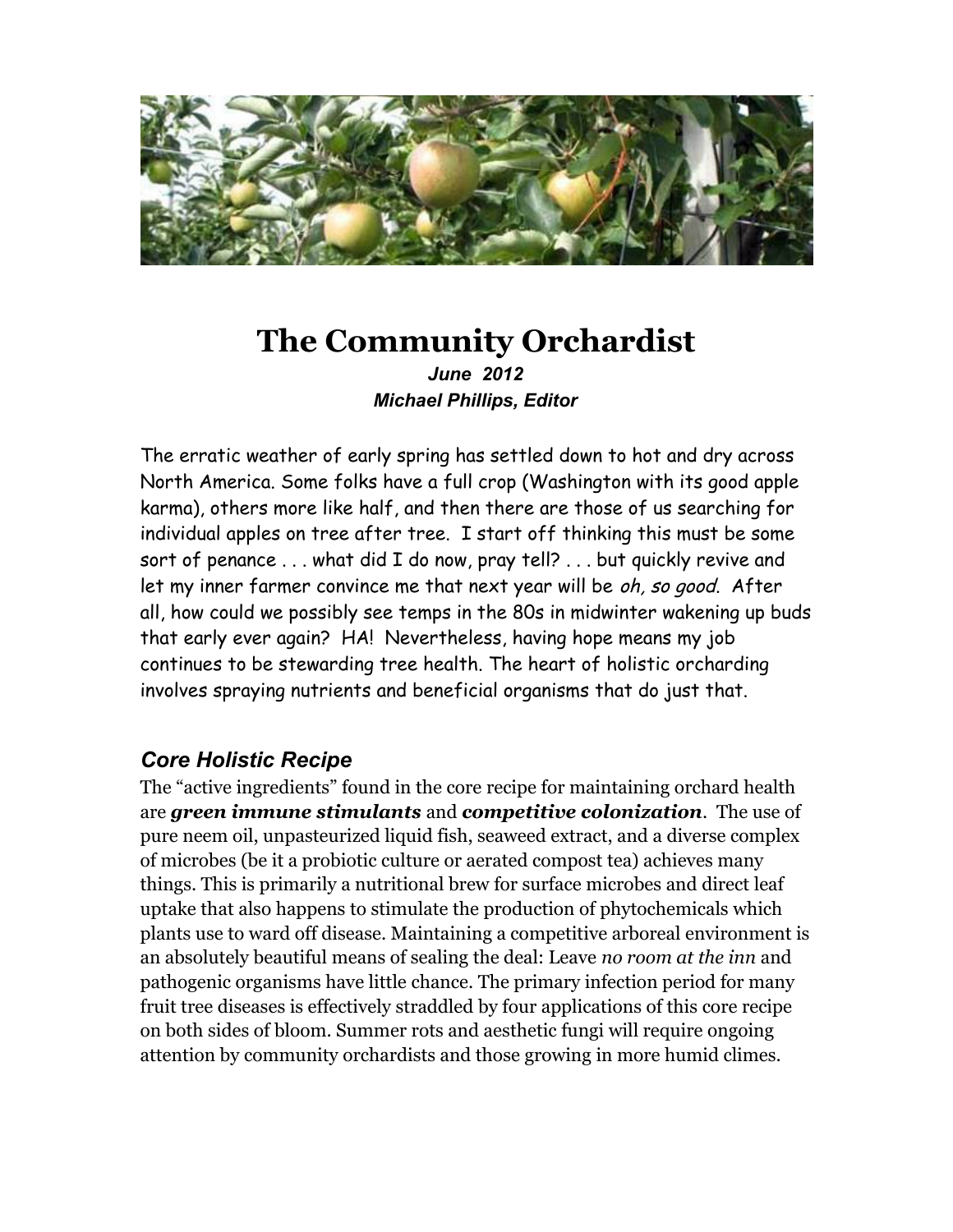**Home orchard rates.** This assumes a 4-gallon backpack sprayer is used to cover so many trees to the point of runoff. Mix 2.5 ounces of pure neem oil with a generous teaspoonful of soap emulsifier to achieve a 0.5 percent neem concentration. Add 10 ounces of liquid fish and 6 ounces of mother culture of effective microbes to the water filling the spray tank. Dissolve as much as a half cup of blackstrap molasses to launch those hungry critters. These backpack applications also should include 5 tablespoons of liquid kelp or 0.5 ounce (dry weight) of the seaweed extract.

**Community orchard rates**. This assumes a 100-gallon spray tank capacity to cover up to a full acre of trees to the point of runoff. Half a gallon of pure neem oil mixed with ¼ cup of soap emulsifier mixed into 100 gallons of water achieves a 0.5 percent neem concentration. Seaweed extract is a must: 8 ounces (dry weight) goes in the tank. Two gallons of liquid fish and 1 gallon of activated effective microbes completes the brew.

## *Holistic Exploration*

A number of options can be included in the core holistic recipe. You would do this in addressing particular situations or because it simply makes sense to use a farm-derived resource. Fuller detail on what's summarized here can be found in the **[Holistic Orchard](http://groworganicapples.com/organic-apple-books/)**, and all the more so by those who explore endnotes.

## **Upping the effective microbe rate**

Face it. *That book* was written by a cheap Yankee who's always seeking to keep costs down. Recommended rates for effective microbe application (as provided by reputable manufacturers) range from 1 to as much as 4 gallons per acre. Efficient brew activation of purchased mother culture makes for outstanding economics, allowing a savvy grower to go with higher rates. I now use 2 gallons of activated em in my spring sprays as a matter of course. A peach grower facing severe brown rot challenges might wish to double this again for foliar applications made at split shuck and a week later. Biological reinforcement really can't be overdone.

## **Show me the whey**

Calcium has been shown to inhibit fungal spore germination. Foliar sprays of milk, diluted 1:10 with water, can reduce powdery mildew on grapes. Whey can be used instead if more available. David Bruer is a chemist who owns a 67 acre vineyard in Australia where some of the milk/whey trials were done. He notes that under the influence of ultraviolet light, a protein in whey (ferroglobulin) produces an oxygen radical that is extraordinarily toxic to fungal spores.

Similar observations come from South America, where the teachings of a brilliant French biologist were brought to growers' attention. Francis Chaboussou proposed that susceptibility to pest attack is intimately tied to protein synthesis

Community Orchardist: JUNE 2012 **[www.GrowOrganicApples.com](http://www.GrowOrganicApples.com/)**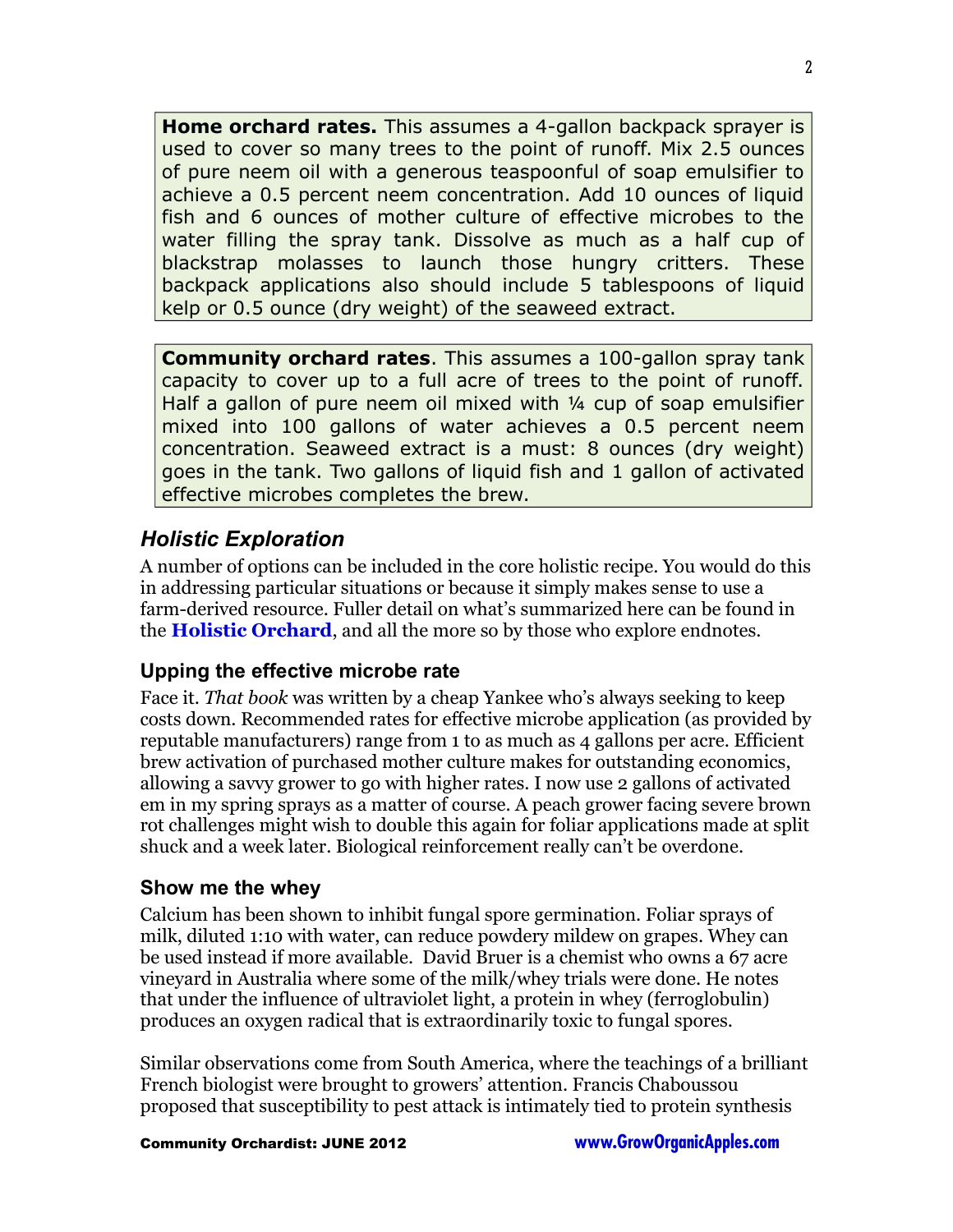in plants. Long story short, disgust with the cost of chemicals left fruit growers willing to try an all-out nutritional approach. Herbicides, fungicides, and excessive N-fertilization were let go in favor of spreading rock phosphate and whey applications (at a 2 percent concentration) made every two weeks. Different growers of different crops used fermented manure tea, trace minerals, liquid fish, molasses, and humic and fulvic acids as well. Various fruits, from guava to apple, turned out impeccable and delicious, free of blemishes and infestations alike.

#### **The coconut protocol**

Give heed to fatty acids as these are what fuel biological connection. Both pure neem oil and liquid fish are loaded with oily fats like linoleic acid, palmitic acid, and oleic acid. The medium-chain fatty acids found in coconut milk are a reasonable substitute for the fish portion of the core holistic recipe for those wanting a vegetarian alternative.

#### **Bloomtime coverage**

Open bloom can last for a considerable spell. A holistic spray made at pink was five days prior, say, and it's been sunny and warm since. Now a significant rain event is expected. Scab spores have been maturing all that time, meaning the coming wetting period will bring a significant probability of infection. You can't make the petal fall spray yet, as fatty oils may prove detrimental to flower viability. Innovation suggests a spray consisting of effective microbes, seaweed, and molasses. Such will renew competitive colonization, kindle resistance mechanisms in the leaf, up Brix levels, and who knows? Pollinators might just decide bloom on late varieties has become especially attractive despite the rain.

#### **Fermented herbal teas**

The *cuticle defense* of both the leaf and fruitlet surface must be overcome by enzymes put out by rot organisms and summer disease fungi. Strengthening that cuticle can be achieved by boosting foliar levels of silica. Fermented herbal teas of horsetail and nettle are premium sources of bioavailable silica when added to the core recipe for summer application. In similar fashion, foliar calcium and other good minerals can be found in a fermented tea of comfrey. Add a handful of garlic scapes to any of these brews to enhance absorption capability.

#### **Fatty acid knockdown**

Applications of fatty acid constituents at higher concentrations can be used to shift microbe populations. Pure neem oil can safely be upped to a 2 percent concentration and fish applied at the full ground rate of 4 gallons per acre once trees have shed the majority of their leaves. This works against pathogens like peach curl fungi and *Xanthomonas* spot bacteria overwintering in bark and bud crevices. Biological reinforcement in the form of effective microbes and/or compost tea then has a leg up in colonizing those surfaces under contention when applied a day later. A molasses feed of 1 to 2 pints per 100 gallons per acre with this competitive colonization application will help the "new guys" establish for the winter ahead.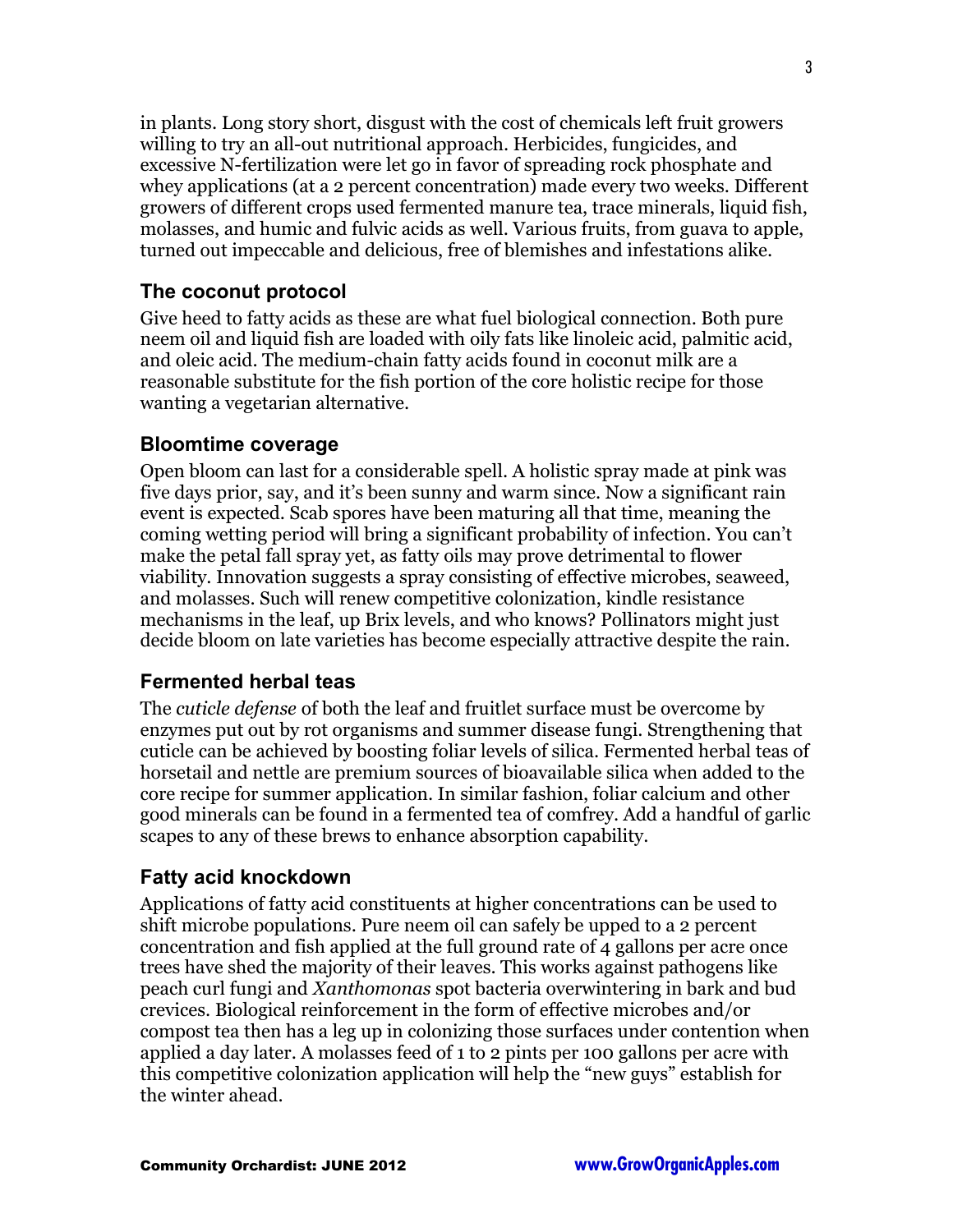#### *Lengthening the Wetting Period*

*Here's a brief bit from [The Holistic Orchard](http://groworganicapples.com/organic-apple-books/) concerning seaweed:*

Cold-processed liquid kelp has been enzymatically digested to preserve the complete range of hormones and proteins that go with all the important trace minerals in seaweed. A quality dried seaweed extract, on the other hand, still retains a significant share of those growth regulating hormones while saving considerably on shipping costs. Researchers have noted that it's the cytokinins that allow the fruit tree more time to increase its resistance response to disease-causing organisms. Both seaweed products contribute in that respect.

The product literature for Stress-X (a dried seaweed extract available from North Country Organics) points this out. Cytokinins are known to increase the natural synthesis of flavanoids which are a key part of the plant immune response. Higher phytochemical levels "functionally lengthen" the wetting period that the disease organism requires in order to establish infection. Tell me that doesn't tweak the Mills Wetting Chart (so familiar to growers dealing with apple scab) in our favor! It makes complete sense that a healthy tree with engaged resistance mechanisms is going to be able to outlast fungal hyphae penetration that little bit longer. Holistic growers using seaweed in a foliar spray can thereby count on drying breezes all the more.

### *Neem and Phytotoxicity*

Pure neem oil can potentially cause brown spotting and even burnt edges on leaves when temperatures are high. The oily nature of liquid fish, when tank mixed with neem, adds to this prospect. Pears seem to be especially sensitive, with damage beginning at around  $75^{\circ}$ F. Most any fruit tree will see definite damage at 85°F and higher. This can be exacerbated with a hand-held spray application as the concentration of oil on a surface will be made higher when the sprayer (that would be you!) gets overly enthusiastic. Such damage generally appears within 24 hours – thus it's those first several hours immediately following a spray application of neem oil when temps are relevant. This sort of



damage does not occur if temps rise later in the week. A hand-pump backpacksprayer may be an issue here as well: The nearly empty tank sees a rise in fatty acid concentrations (over the recommended 0.5% ) due to the oily portion floating on top of the water portion. Good agitation makes a difference, so remember to "bounce" now and then if using this type of sprayer.

Community Orchardist: JUNE 2012 **[www.GrowOrganicApples.com](http://www.GrowOrganicApples.com/)**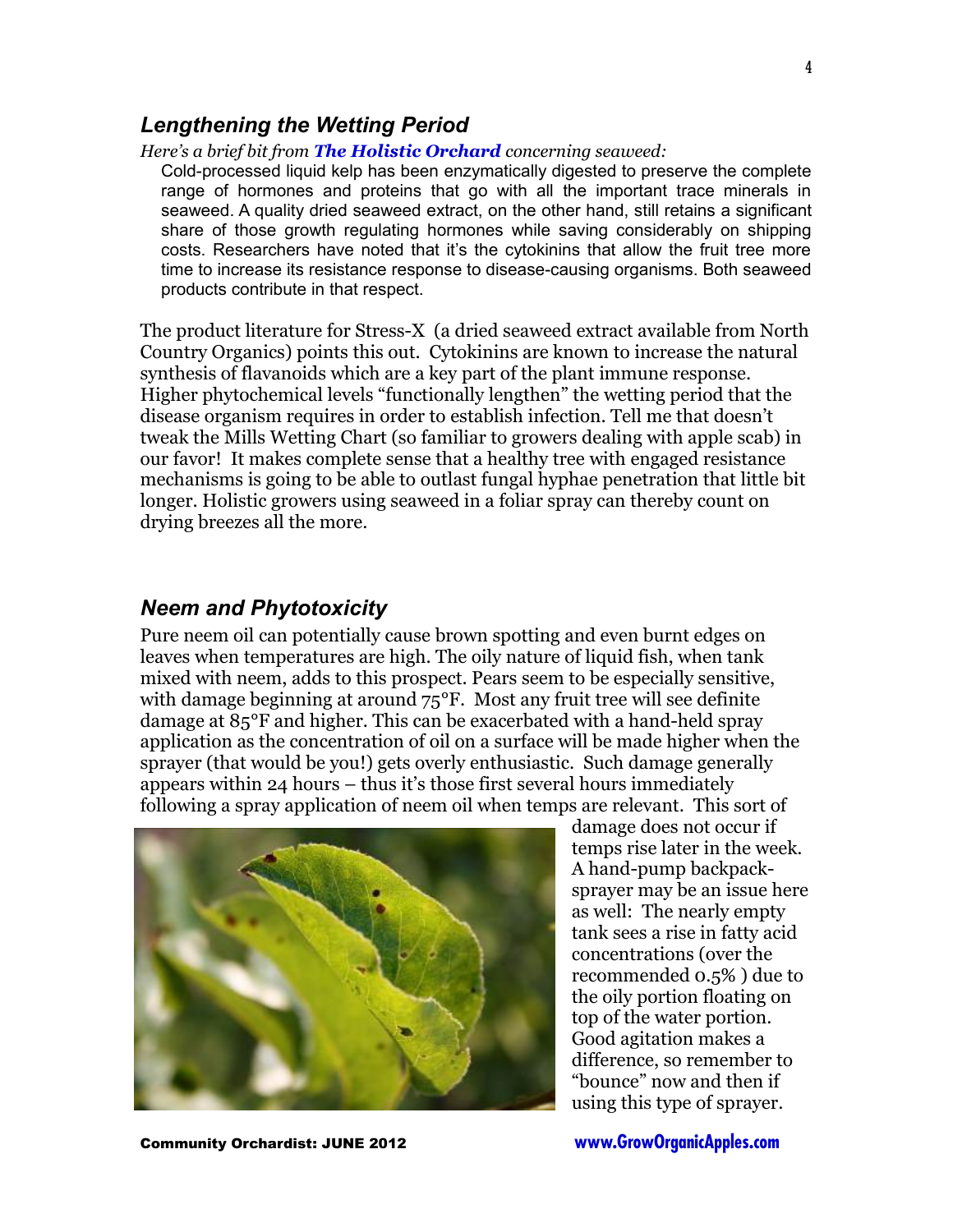## *Virosoft*

Granulosis virus will be used mostly on a commercial scale, but it's a biological tool that home orchardists should know. This baculovirus encapsulates itself in the natural environment until it is eaten by codling moth larva. Product formulations like Virosoft contain more than a trillion viral capsules per ounce of product, allowing orchardists to make this a surer encounter. Applications are necessary every 10 to 14 days beginning at first-generation egg hatch until oviposition ceases (two sprays per generation).

Granulosis virus kills a hefty majority of codling moth larvae—on the order of 96 percent—along with half of the Oriental fruit moth larvae present in the same time frame. Each infected insect dies and subsequently "melts" apart on foliage, thereby releasing more virus into the ecosystem. Treatments aimed at reducing in-season codling moth numbers result in significant mortality in overwintering larvae as well. Such a reduction in the emergence of next season's population is what makes granulosis virus an excellent *precedence strategy* for softer control methods to follow in the next growing seasons.

The recommended rate is 2 ounces per acre. Still, growers commonly treat anywhere from 10-20 acres with a single quart. Virosoft can be tank mixed with nearly everything from Surround to the core holistic spray mix. Keeping the spray tank solution near to neutral will prevent the natural protein coating of virus particles from degrading. Far better it degrade in the codling moth gut where the pH tends to be high!



Who would have guessed? This close-up of codling moth reveals our orchard nemesis has blue eyes. Photo courtesy of Jay Brunner, Washington State University.

"Water, soil, and the earth's green mantle of plants make up the world that supports the animal life of the earth. Although modern man seldom remembers the fact, he could not exist without the plants that harness the sun's energy and manufacture the basic foodstuffs he depends upon for life....The earth's vegetation is part of a web of life in which there are intimate and essential relations between plants and the earth, between plants and other plants, between plants and animals. Sometimes we have no choice but to disturb the relationships, but we should do so thoughtfully - with full awareness that what we do may have consequences remote in time and place."

- Rachel Carson ( 1907-1964 ) Silent Spring 1962